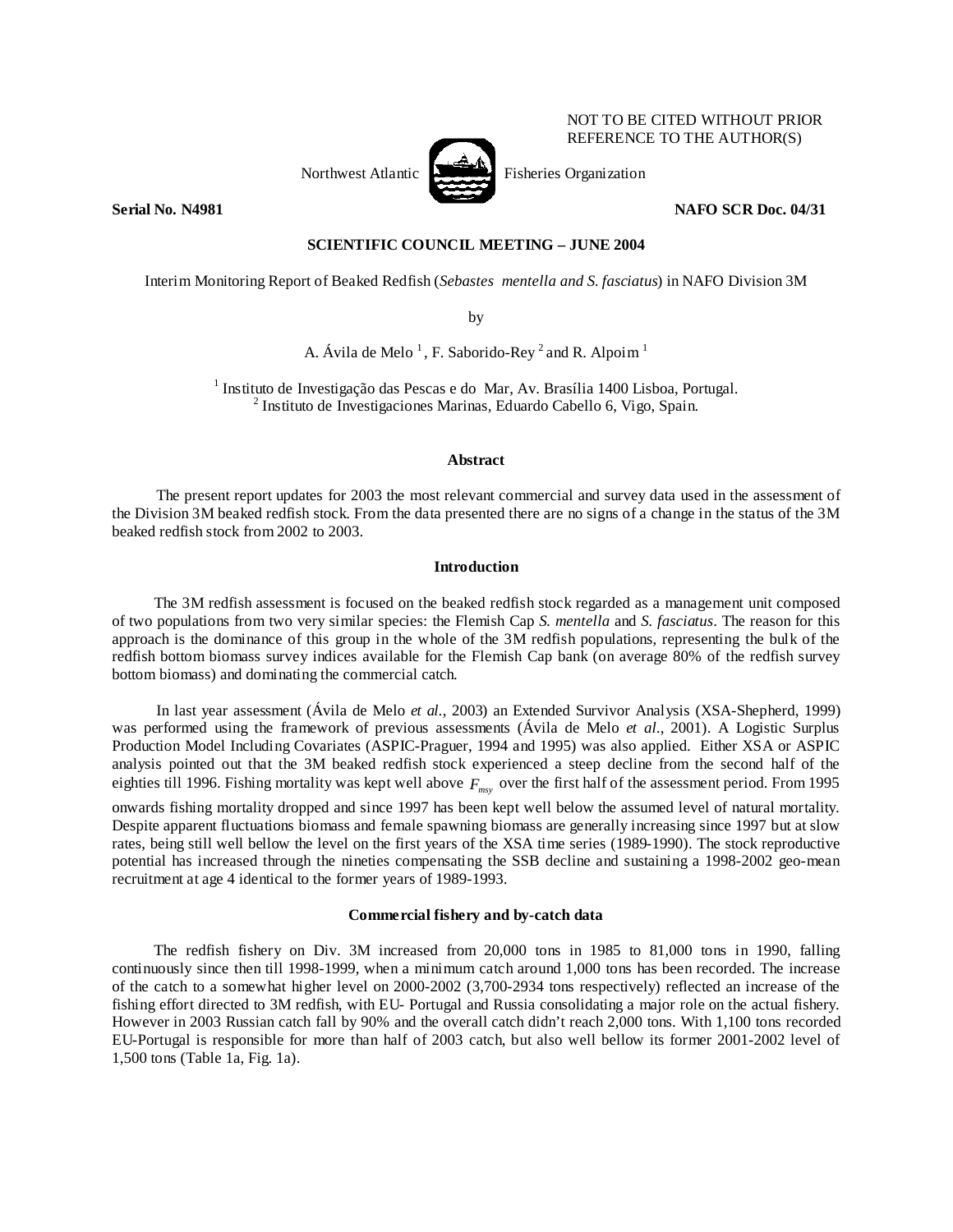The boom in 1993 and further settlement of a shrimp fishery in Flemish Cap lead to high levels of redfish bycatch in 1993-1994. From 1995 onwards by-catch in weight fell to apparent low levels but since 2001 is increasing again, reaching 1006 tons in 2003 (Table 1b). This increase does not reflect any recent expansion of the 3M shrimp fishery and could be supported by a couple of above average year classes occurring at the turn of the decade.

Translated to numbers this represents an increase from an annual by-catch level of 3.4 millions of redfish, recorded in 1999-2000, to 21.9 millions in 2001-2003. In 1999-2000 this by-catch represented on average 37% of the total 3M redfish catch in numbers. In 2001-2003 the redfish by-catch in numbers from the Flemish Cap shrimp fishery justified 75% of the total catch (Table 1c, Fig. 1b).

For several years length sampling data from Russia, Japan and Spain were available and used to estimate the length composition of the commercial catches for those fleets and time periods. The 1989-2003 length composition of the Portuguese trawl catch was applied to the rest of the commercial catches. An annual shift of the most abundant length groups in the commercial catch to larger sizes, within the 20-30cm, interval is observed every year since 1996 (Table 2a, Fig. 2a). From previous assessments 1996 was the year when both exploitable and female spawning biomass reached a minimum, beyond which the stock decline was halted by the pursuing of exploitation at low levels, well below natural mortality. Mean length in the catch increased as well, being in 2003 again above the maturity  $L_{\infty}$  of *S. mentella* females (Saborido-Rey, pers. comm., 2000) (Table 2a, Fig. 2b).

The 1993-2003 redfish by-catch in numbers at length for the 3M shrimp fishery was calculated based on data collected on board of Canadian and Norwegian vessels (Kulka, D. and J. Firth, *pers. comm.*, 2000-2004). Despite the apparent stability of the Flemish Cap shrimp fishery, there is a dramatic increase on the magnitude of the by-catch at length for the most abundant length groups, when switching from1999-2000 to 2001-2003 (Table 2b and Fig. 2c).

Furthermore, over the last three years there is also a progression of the modal length groups from smaller (8- 13 cm in 2001) to larger sizes (12-18 cm in 2003), suggesting the recent passage of strong cohorts through their prerecruited ages (Table 2b and Fig. 2d).

#### **Survey data**

The EU survey on the Flemish Cap bank has been conducted annually in June-July since 1988 as a bottom trawl survey, down to the 731 m-depth contour. Swept area is divided according the Flemish Cap bank stratification proposed by Doubleday (1981). Half an hour valid hauls were kept around 120 each year, with the number of hauls in each stratum proportional to the respective swept area. Each haul swept the bottom at a constant speed about 3.3- 3.5 knots, with the gear performance controlled at most of the tows with SCANMAR equipment.

In June 2003 a new Spanish research vessel, the RV "Vizconde de Eza" (VE), replaced the RV "Cornide de Saavedra" (CS) that has carried out the whole EU survey series, with the exception of the years of 1989 and 1990. From the 114 valid hauls made by the VE to cover the nineteen Flemish Cap strata down to 730 m, 59 were valid calibration hauls made with the CS (Casas, 2004). Both vessels were fishing with the same gear, a Lofoten trawl gear with 35 mm mesh size at the codend, which remained unchanged throughout the series. The calibration between the old and new RV's of the Flemish Cap EU survey will be completed next July 2004 with 10 days of simultaneous and parallel hauls, to consolidate the coverage of the strata of the bank deeper than 250 m.

However, the usefulness of the final results of the calibration as regards the three native species of *Sebastes*  should be checked prior to the 2005 assessment. With a wide vertical distribution from the bottom and a strong schooling behaviour, redfish survey data from a calibration campaign might be submitted to several sources of variation much larger than the difference between the fishing efficiency of the two research vessels. The validation of the calibration results will be pursued through sensitivity analysis of a 2004 XSA, with the survey tuning data matrix incorporating each one of the possible 2003 survey abundance at age vectors: one from the raw VE survey abundance at length and the other with this same vector converted to CS units by the adjustment of the Warren model (Warren, 1997). At this stage the 2003 survey results presented are from the RV "Vizconde de Eza", without conversion to RV "Cornide de Saavedra" units (Casas *pers comm*, 2004).

Survey biomass and female spawning biomass were calculated as sums of products, through the survey abundance and mature female abundance at length. The average proportion of each *Sebastes* found in the identified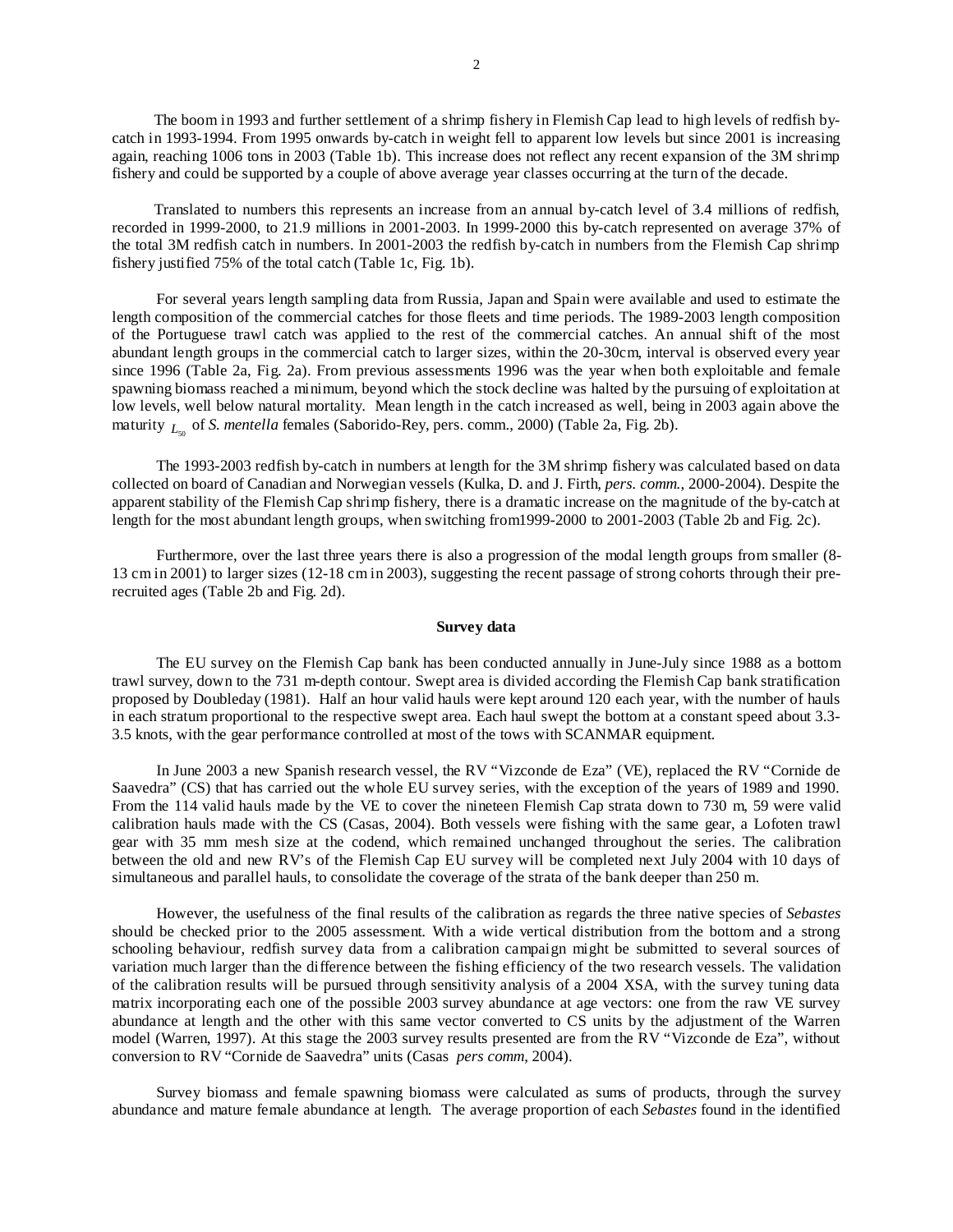juveniles up to 21 cm is applied to the length frequencies of unidentified juveniles in order to split them by species. The annual length weight relationships used were for beaked redfish as a whole over the former period of 1988- 1991. From 1992 onwards *S.mentella* and *S. fasciatus* survey biomasses were calculated separately with their own annual length-weight relationships (Table 3a and Fig. 3a). All length weight relationships were derived from the sampling of the survey catches.

The 1989-2003 EU survey mean catch per tow of beaked redfish (Table 3a and Fig. 3b), is also presented as the sum of the mean catch per tow for *S. mentella* and *S. fasciatus* separately (Casas *pers comm*, 2004) with the mean catch per tow for beaked redfish juveniles. This mean catch is estimated with the annual proportion of small beaked redfish found in the juvenile biomass (sum of products up to 21 cm length) of the three *Sebastes* species together, applied to the mean catch per tow of juveniles. The overall standard error is given by the square root of the sum of squares of the standard errors of the mean catch per tow for each category.

The more recent period covered by EU surveys (1988-2003), started with a continuous decline of bottom biomass till 1991 followed by a period of biomass fluctuation with no apparent trend from 1992 till 1996. A further decline occurred in 1997 and 1998, when the second lowest biomass was recorded. Survey bottom biomass increased in 1999 and 2000 till 110,000 tons, the highest index observed since 1989. In 2001 biomass fall again to 59,000 tons, increased to 89,000 tons in 2002 and in 2003 returned again to the 2001 level (Table 3a, Fig. 3a).

Survey spawning biomass declined through the first years of EU survey series, staying at low level for most of the years since 1993. Over the more recent period the SSB index experienced large inter-annual variation, from a minimum in 1998 of 3,700 tons to 19,500 tons recorded in 2000, the highest value since 1990. In 2001-2002 the SSB index returned to 7,000-8,000 tons. The female spawning biomass index also declined in 2003: 6,600 tons against 7,700 tons the year before. From 1988 till 1991 female spawners represented between 22% and 28% of the bottom biomass index. Since 1994 this proportion has been oscillating between 9% and 12%, with the exception of 1998 (7%) and 2000 (18%) (Table 3a).

Abundance falls on the first years of EU survey series (1988-1990). The strong 1990 year-class pushed the survey abundance to a maximum in 1992. Abundance declined sharply during the intermediate years, regardless the smaller peaks of 1994 and 1996. The second lowest abundance of the EU survey series is attained in 1998. Afterwards stock abundance increased continuously till 2002, but this increase is not yet reflected on survey biomass and spawning biomass: a couple of recent above average cohorts, probably from 1998 and 2000, have supported this increase at their very young ages (Table 3a, Fig. 3a).

Survey abundance index decline almost 40% in 2003. It is difficult to associate this type of drastic decline with fishing mortality, well bellow the assumed natural mortality since 1997. The wide oscillations in survey bottom biomass with time have been usually induced by changes on the adult redfish concentration near the bottom (fish grater than 30 cm, generally speaking), as well as on the distribution of this component in and out of the survey swept area of the Flemish Cap bank. Those sudden declines and increases are then reflected on switching the sign of survey catchability residuals for several full recruited age groups, within consecutive years. However that was not the case in 2003: from the changes in the survey abundance at length observed between 2002 and 2003 (Table 3b) the segments of the population at length justifying the decline in abundance are the smallest length groups (6-15 cm) and the intermediate ones (21-30 cm), which suffered a 82% and 35% reduction from previous year. Those reductions suggest that year classes after 2000 are much weaker than their predecessors and that immature/young adult beaked redfish was less available to survey gear than in 2002. On the other side beaked redfish from either 16- 18 cm lengths and greater than 30cm almost double their survey abundance: in other words, after passing through the critical ages of by-catch mortality, juveniles from the 1998-2000 cohorts confirm their importance in the actual stock, while adult fish survival is kept at a high level.

#### **Conclusion**

Despite the observed declines in the EU survey indices, 2003 data on the length structure of the commercial catch and survey abundance suggests stability in the 3M beaked redfish exploitable and spawning stock. The 1998 and 2000 year classes, predicted to be strong in the previous assessment, confirmed their above average magnitude in last EU survey, after being responsible for the raise of the redfish by catch in numbers in the 3M shrimp fishery in 2001-2003.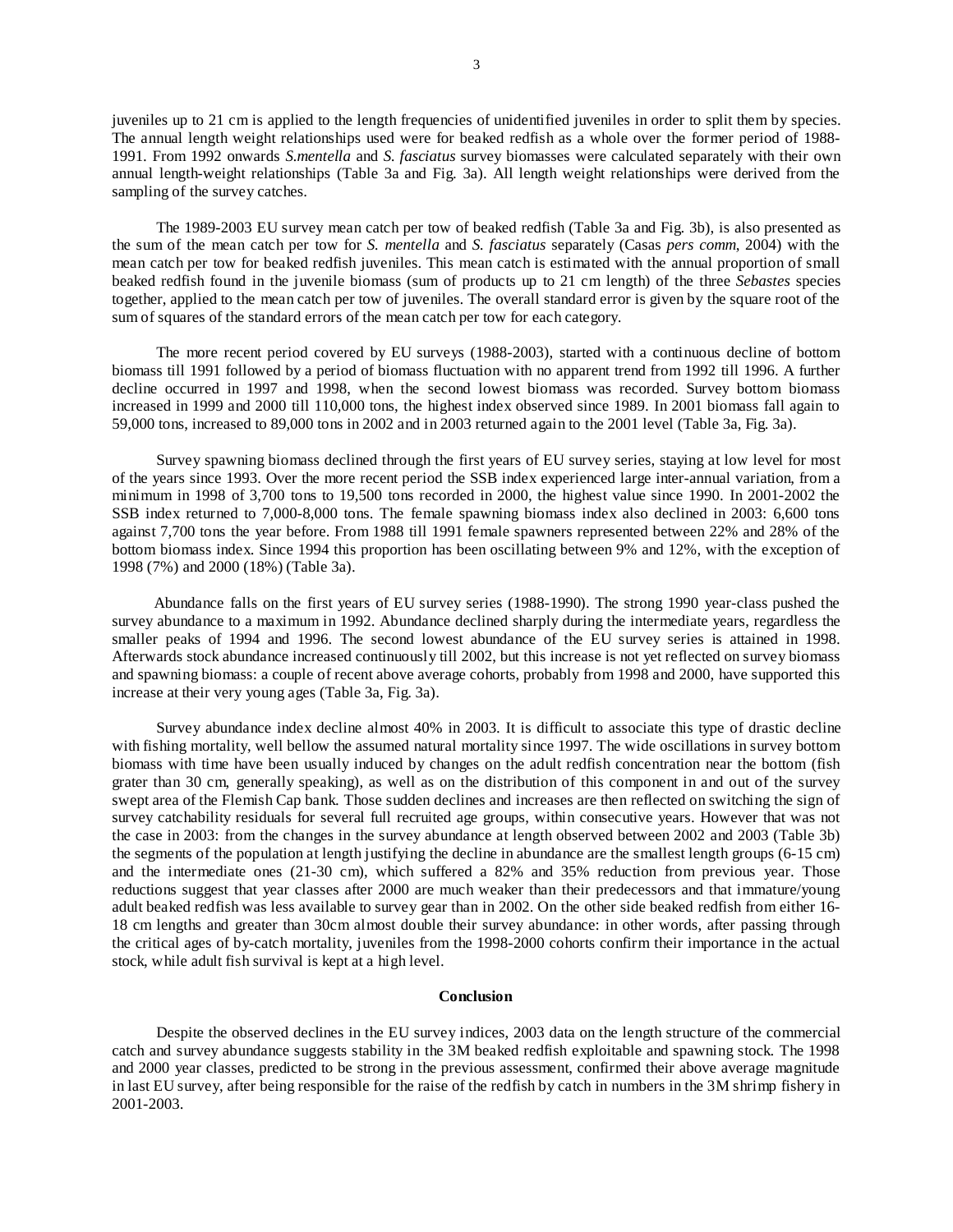#### **Acknowledgements**

This assessment is part of a EU research project supported by the European Commission (DG XIV, Program for the collection of data in fisheries sector), IPIMAR, CSIC, IEO and AZTI. The authors would like to thank Dave Kulka and Joe Firth (DFO/Science Branch, Canada), Taro Ichii (NRIFSF, Japan), Alexander Vaskov (PINRO, Russia) and Fernando Gonzalez (IEO, Spain) for the early submission of 2003 length data on by-catch and commercial catch from their countries. The authors would also like to thank Mikel Casas for the submission of the available redfish survey data.

#### **References**

- Ávila de Melo, A.M., R. Alpoim and F. Saborido-Rey, 2001. A comparative assessment and medium term projections of redfish (*S. mentella and S. fasciatus*) in NAFO Div. 3M. *NAFO SCR Doc.* 01/45 Ser. No N4423, 66p.
- Ávila de Melo, A.M., R. Alpoim and F. Saborido-Rey, 2003. An assessment of beaked redfish (*S. mentella and S. fasciatus*) in NAFO Div. 3M. *NAFO SCR Doc.* 03/45 Ser. No N4863, 72p.
- Casas, J.M.. 2004 Resultados de la Campaña de Investigación Pesquera Flemish Cap 2003. Informe del Instituo Español de Oceanografía/Centro Oceanográfico de Vigo, 137 p.

| Country                                                       | 1989  | 1990         | 1991  | 1992  | 1993  | 1994  | 1995  | 1996 | 1997 | 1998 | 1999 | 2000(a) | 2001<br>(a) | 2002(a) | 2003(a) |
|---------------------------------------------------------------|-------|--------------|-------|-------|-------|-------|-------|------|------|------|------|---------|-------------|---------|---------|
| CAN                                                           |       |              | 2     |       | 10    |       |       | 2    |      |      |      | 5       |             |         |         |
| <b>CUB</b><br><b>DDR</b>                                      | 1765  | 4195<br>4025 | 1772  | 2303  | 945   |       |       |      |      |      |      |         |             |         |         |
| GRL                                                           |       |              |       |       |       | 26    |       |      |      |      |      |         |             |         |         |
| <b>JPN</b>                                                    | 885   | 2082         | 1432  | 1424  | 967   | 488   | 553   | 678  | 212  | 440  | 321  | 31      | 80          | 67      | 98      |
| SUN/RUS                                                       | 13937 | 34581        | 24661 | 2937  | 2035  | 2980  | 3560  | 52   |      | 25   | 92   | 1808    | 1292        | 1155    | 115     |
| <b>LVA</b>                                                    |       |              |       | 7441  | 5099  | 94    | 304   |      |      |      |      |         |             |         |         |
| LTU                                                           |       |              |       |       | 2128  |       |       |      |      |      |      |         | 10          | 10      |         |
| <b>EST</b>                                                    |       |              |       |       |       | 47    |       |      |      |      |      | 632     | 167         | 5       | 23      |
| E PRT                                                         | 13012 | 11665        | 3787  | 3198  | 4781  | 5630  | 1282  | 332  | 83   | 259  | 96   | 916     | 1589        | 1512    | 1113    |
| EU                                                            | 13225 | 13672        | 10111 | 6845  | 4881  | 6240  | 1282  | 332  | 335  | 455  | 505  | 1349    | 1746        | 2011    | 1722    |
| KOR-S                                                         | 17885 | 8332         | 2936  | 8350  | 2962  |       |       |      |      |      |      |         |             |         |         |
| <b>FAROE IS.</b>                                              |       |              |       | 16    |       |       |       |      |      |      |      |         |             | 0.1     |         |
| <b>NORWAY</b>                                                 |       |              |       |       |       | 8     | 3     |      |      |      |      |         |             |         |         |
| Total                                                         | 47697 | 66887        | 40914 | 29317 | 19027 | 9883  | 5702  | 1064 | 547  | 920  | 918  | 3825    | 3295        | 3248    | 1959    |
| STCAFIS Estimates of commercial catches from various sources. |       |              |       |       |       |       |       |      |      |      |      |         |             |         |         |
| Total                                                         | 58100 | 81000        | 48500 | 43300 | 29000 | 11300 | 13500 | 5789 | 1300 | 971  | 1068 | 3658    | 3224        | 2934    |         |

Table 1a: 3M Redfish nominal catches (ton) by country, 1989-2003.

(a) Provisional

| Table<br>3M shrimp<br>1993-2003.<br>/-catch in weight (ton) from the<br>Redfish by-c<br>) fisherv |      |                   |      |                   |              |                 |         |      |             |      |      |  |
|---------------------------------------------------------------------------------------------------|------|-------------------|------|-------------------|--------------|-----------------|---------|------|-------------|------|------|--|
|                                                                                                   | 1993 | $\sim$<br>994     | 1995 | 1996              | 1997         | 1998            | 1999    | 2000 | 200'        | 2002 | 2003 |  |
| By-catch<br>$(ton)$ $(b)$<br>ch in weiaht                                                         | 1970 | FOP<br>5.u<br>uuu | 374  | <b>660</b><br>JJ. | .<br>∽<br>ູບ | 19 <sup>·</sup> | ΩC<br>ັ | 106  | 735<br>ىن ' | 767  | 1006 |  |

(b) from Canadian and Norwegian sampling data kindly supllied by D. Kulka and J. Firth (Sci.,Oceans &Envir. Br., Dept. Of Fish. & Oceans, St. John's, Nfld, Can.)

| Table 1c: 3M Redfish catch in numbers (millions). |       |       |       |       | 1989-2003. |      |      |      |      |      |      |      |      |      |      |
|---------------------------------------------------|-------|-------|-------|-------|------------|------|------|------|------|------|------|------|------|------|------|
|                                                   | 1989  | 1990  | 1991  | 1992  | 1993       | 1994 | 1995 | 1996 | 1997 | 1998 | 1999 | 2000 | 2001 | 2002 | 2003 |
| Comm.                                             | 143.3 | 219.2 | 116.9 | 101.7 | 61.3       | 29.6 | 38.5 | 17.2 | 3.2  | 2.5  | 2.4  | 9.3  | 9.2  | 8.6  | 4.5  |
| By-catch (b)                                      |       |       |       |       | 118.8      | 61.8 | 3.7  | 15.6 | 2.9  | 4.6  |      | 3.1  | 25.8 | 18.5 | 21.3 |
| Total                                             | 143.3 | 219.2 | 116.9 | 101.7 | 180.1      | 91.4 | 42.2 | 32.8 | 6.7  |      |      | 12.4 | 35.0 | 27.7 | 25.8 |

(b) from Canadian and Norwegian sampling data kindly supllied by D. Kulka and J. Firth (Sci.,Oceans &Envir. Br., Dept. Of Fish. & Oceans, St. John's, Nfld, Canada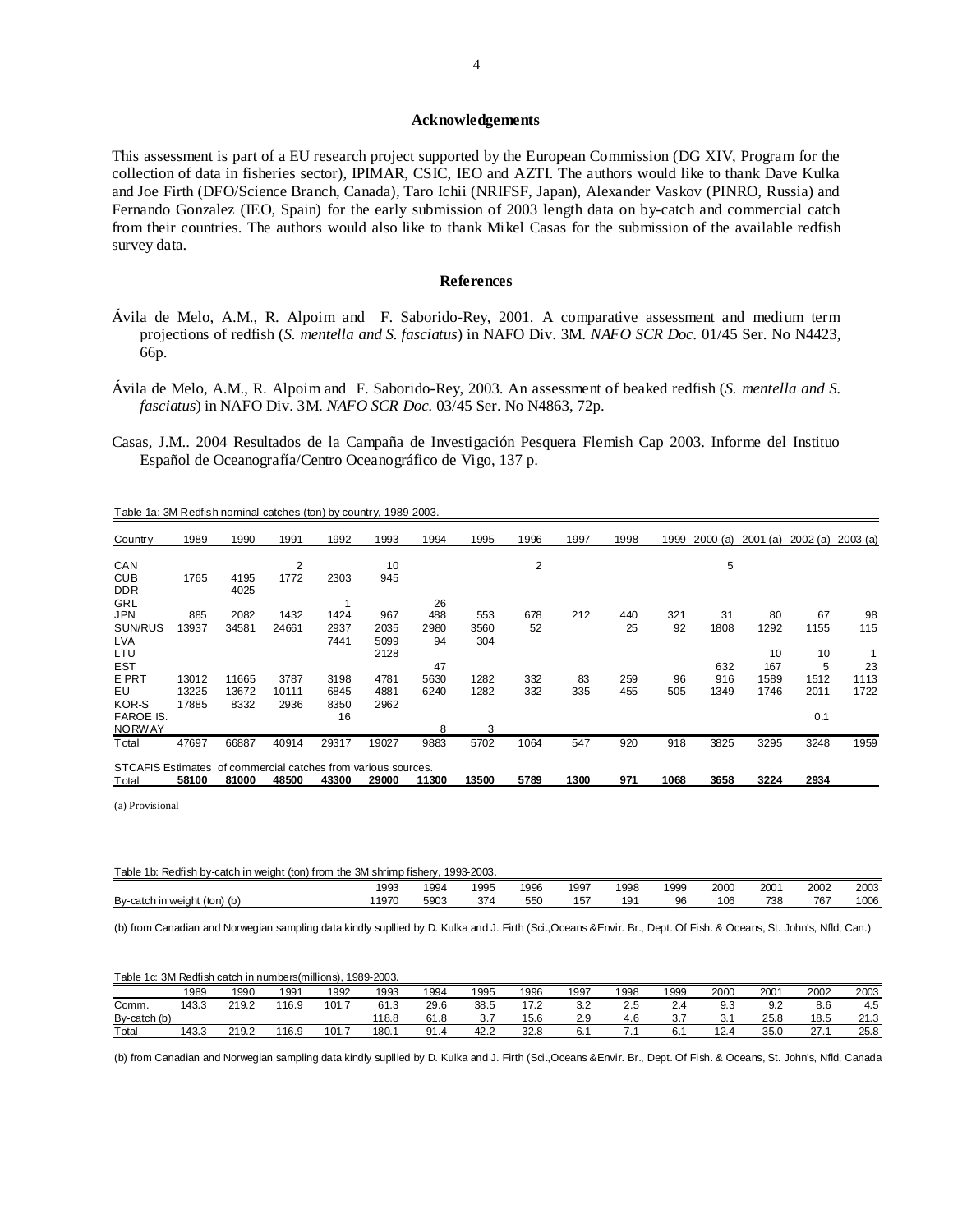Table 3a: EU survey biomass, female ssb and abundance indices, 1989-2003.

|                              | 1988  | 1989  | 1990  | 199   | 1992         | 1993  | 1994  | 1995  | 1996  | 1997  | 1998  | 1999  | 200C  | 200'  | 2002  | 2003  |
|------------------------------|-------|-------|-------|-------|--------------|-------|-------|-------|-------|-------|-------|-------|-------|-------|-------|-------|
| spawning biomass ('000 ton)  | 43.5  | 32.3  | 22.9  | 15.0  | 18.1         | 9.0   | 7.9   | 8.7   | 8.8   | 8.3   | 3.7   | 8.3   | 19.5  | 7.0   |       | 6.6   |
| biomass ('000 ton)           | 195.5 | 123.4 | 82.2  | 68.8  | 104.5        | 53.8  | 89.2  | 69.6  | 92.7  | 75.6  | 56.5  | 77.9  | 110.4 | 58.9  | 89.2  | 59.5  |
| abundance (millions)         | 731.9 | 469.6 | 279.8 |       | 536.0 1105.1 | 491.9 | 720.4 | 448.2 | 614.5 | 461.4 | 323.2 | 413.9 | 487.5 | 668.0 | 880.3 | 535.5 |
| ssb proportion               | 22%   | 26%   | 28%   | 22%   | 17%          | 17%   | 9%    | 12%   | 10%   | 11%   | 6%    | 11%   | 18%   | 12%   | 9%    | 11%   |
| mean weight per tow (Kg/tow) | 77.9  | 141.  | 96.   | 143.4 | 219.1        | 52.7  | 100.7 | 80.3  | 111.0 | 92.4  | 65.7  | 91.3  | 129.7 | 68.7  | 103.7 | 67.0  |
| <b>SE Kg/tow</b>             | 28.3  | 18.9  | 10.8  | 12.5  | 20.5         | 16.7  | 26.8  | 8.6   | 15.3  | 16.4  | 10.4  | 26.4  | 50.7  | 10.8  | 15.0  | 9.2   |

Table 3b: Abundance at length ('000) from 2002 and 2003 EU survey

| length | 6      |        | 8     | 9     | 10 <sup>10</sup> | 11    | 12    | 13     | 14     | 15    |        |      |        |    |  |
|--------|--------|--------|-------|-------|------------------|-------|-------|--------|--------|-------|--------|------|--------|----|--|
| 2002   | 71     | 924    | 1919  | 7959  | 12526            | 16150 | 46147 | 126205 | 188560 | 76565 |        |      |        |    |  |
| 2003   |        | 92     | 192   | 796   | 1250             | 1612  | 4610  | 12592  | 19834  | 46182 | $-82%$ |      |        |    |  |
| length | 16     | 17     | 18    |       |                  |       |       |        |        |       |        |      |        |    |  |
| 2002   | 43706  | 39809  | 53010 |       |                  |       |       |        |        |       |        |      |        |    |  |
| 2003   | 107514 | 104773 | 55000 | 96%   |                  |       |       |        |        |       |        |      |        |    |  |
|        |        |        |       |       |                  |       |       |        |        |       |        |      |        |    |  |
| length | 19     | 20     | 21    | 22    | 23               | 24    | 25    | 26     | 27     | 28    | 29     | 30   |        |    |  |
| 2002   | 55270  | 43080  | 23900 | 21990 | 18460            | 20200 | 16280 | 15340  | 14940  | 13770 | 10810  | 6900 |        |    |  |
| 2003   | 38420  | 31260  | 22350 | 15210 | 10100            | 8980  | 8310  | 8330   | 9100   | 7470  | 5540   | 4480 | $-35%$ |    |  |
| length | 31     | 32     | 33    | 34    | 35               | 36    | 37    | 38     | 39     | 40    | 41     | 42   | 43     | 44 |  |
| 2002   | 2830   | 1110   | 790   | 430   | 190              | 190   | 110   | 100    | 30     | 10    | 10     | 10   | 10     |    |  |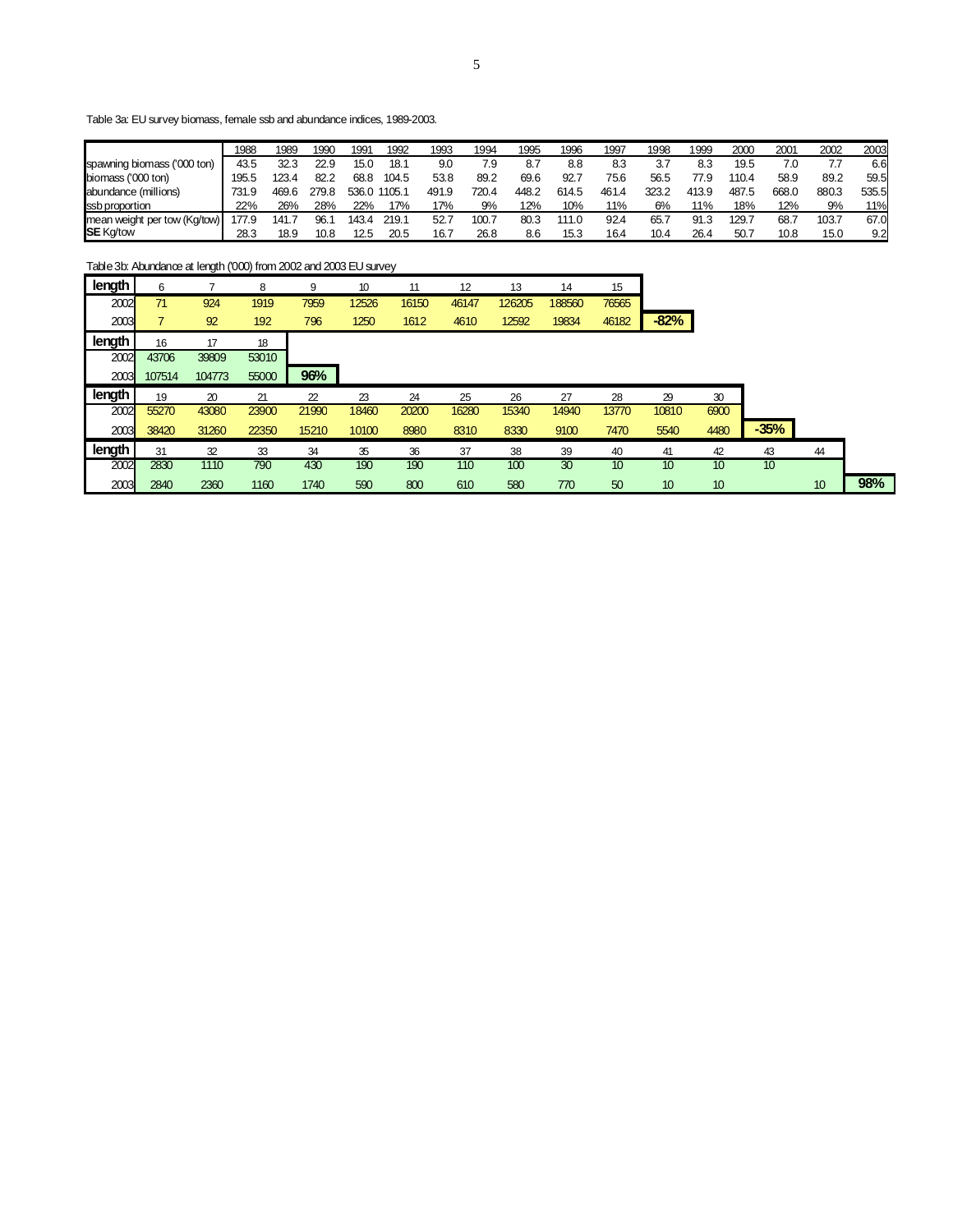| Length                | 1996                          | 1997                                   | 1998                             | 1999                    | 2000                                   | 2001                                   | 2002             | 2003                    |
|-----------------------|-------------------------------|----------------------------------------|----------------------------------|-------------------------|----------------------------------------|----------------------------------------|------------------|-------------------------|
| 10                    |                               |                                        |                                  |                         |                                        |                                        | 0.07             |                         |
| 11<br>12              |                               |                                        |                                  |                         |                                        |                                        | 0.03             |                         |
| 13                    |                               |                                        |                                  |                         | $\mathbf 1$<br>$\overline{\mathbf{c}}$ |                                        | 0.10<br>0.16     |                         |
| 14                    |                               |                                        |                                  |                         | $\mathbf 0$                            |                                        | 0.26             |                         |
| 15                    |                               |                                        | $\mathbf 1$                      |                         | 1                                      | 0.48                                   | 0.49             |                         |
| 16                    | 1                             |                                        |                                  |                         | $\pmb{0}$                              | 0.44                                   | $\mathbf 1$      |                         |
| 17                    | 1                             | 0.23                                   | 1                                |                         | 1                                      | $\mathbf 2$                            | 3                | 1                       |
| 18                    | 1                             |                                        | 0.36                             |                         | 3                                      | $\boldsymbol{7}$                       | $\,6$            | $\mathbf{1}$            |
| 19<br>20              | $\overline{\mathbf{4}}$<br>23 | $\overline{\mathbf{c}}$<br>$\mathsf 3$ | $\overline{\mathbf{4}}$<br>$\,6$ | 0.39                    | 4<br>$\overline{\mathcal{I}}$          | 5<br>$\mathbf 5$                       | 11<br>18         |                         |
| 21                    | 62                            | $\mathbf 5$                            | 13                               | 1<br>$\pmb{0}$          | $\mathbf 5$                            | $\boldsymbol{7}$                       | 19               | 0.37                    |
| 22                    | 143                           | 14                                     | 23                               | 1                       | 12                                     | 14                                     | 19               | 1                       |
| 23                    | 106                           | 35                                     | 42                               | $\mathsf 0$             | 13                                     | 23                                     | 22               | $\,$ 6 $\,$             |
| 24                    | 86                            | 89                                     | 52                               | 4                       | 25                                     | 33                                     | $37\,$           | 19                      |
| 25                    | 51                            | 110                                    | 100                              | 50                      | 36                                     | 53                                     | 56               | 57                      |
| 26                    | 33                            | 105                                    | 100                              | 48                      | 76                                     | 105                                    | 70               | 78                      |
| 27                    | 48                            | 67                                     | 93                               | 94                      | 134                                    | 146                                    | 94               | 112                     |
| 28<br>29              | 49<br>55                      | 57<br>71                               | 78<br>75                         | 131<br>131              | 168<br>145                             | 170<br>140                             | 120<br>120       | 116<br>128              |
| 30                    | 58                            | 84                                     | $72\,$                           | 86                      | 99                                     | 117                                    | 117              | 105                     |
| 31                    | 61                            | 75                                     | $77\,$                           | $90\,$                  | 68                                     | 63                                     | 91               | 86                      |
| 32                    | 57                            | 84                                     | $70\,$                           | 105                     | 47                                     | 40                                     | 68               | 79                      |
| 33                    | 44                            | 90                                     | 50                               | 76                      | 36                                     | 25                                     | 56               | $73\,$                  |
| 34                    | 43                            | 36                                     | 33                               | 36                      | 33                                     | $17\,$                                 | 34               | 57                      |
| 35                    | 18                            | 26                                     | 24                               | 62                      | 21                                     | 9                                      | 17               | 44                      |
| 36<br>37              | 13<br>14                      | 14<br>8                                | 21<br>20                         | 33<br>29                | 16<br>15                               | $\mathbf 5$<br>$\overline{\mathbf{4}}$ | 11<br>3          | 21<br>10                |
| 38                    | $\boldsymbol{7}$              | 9                                      | 15                               | $\overline{\mathbf{4}}$ | 13                                     | 4                                      | 3                | $\overline{\mathbf{4}}$ |
| 39                    | 8                             | $\overline{\mathbf{4}}$                | 13                               | 13                      | $\,6$                                  | $\boldsymbol{2}$                       | $\boldsymbol{2}$ | $\overline{c}$          |
| 40                    | 3                             | 1                                      | $\overline{7}$                   | 1                       | 4                                      | $\mathbf{1}$                           | 1                | 0.51                    |
| 41                    | $\overline{c}$                | 4                                      | 5                                | $\overline{c}$          | $\mathbf 2$                            | $\mathbf{1}$                           | 0.20             | 0.09                    |
| 42                    | 3                             | $\overline{c}$                         | $\overline{\mathbf{4}}$          | $\mathsf 0$             | $\overline{c}$                         | $\mathbf{1}$                           | 0.29             | 0.07                    |
| 43<br>44              | 1                             | 0.46<br>$\overline{\mathbf{c}}$        | 1<br>1                           | 1                       | $\overline{c}$                         | 0.35                                   | 1                | $\mathbf{1}$            |
| 45                    | 0.18<br>0.13                  | 0.46                                   | 0.14                             | 0.13<br>1               | 1<br>0.27                              | 0.19<br>0.08                           |                  | 0.26                    |
| 46                    | 0.23                          | 0.46                                   | 0.23                             |                         | $\mathbf 1$                            | 0.13                                   |                  |                         |
| 47                    | 0.07                          | 0.46                                   |                                  |                         | 0.39                                   | 0.04                                   |                  |                         |
| 48                    |                               |                                        |                                  |                         |                                        | 0.09                                   |                  |                         |
| 49                    |                               |                                        |                                  |                         |                                        |                                        |                  |                         |
| 50                    | $\boldsymbol{2}$              |                                        |                                  |                         |                                        |                                        |                  |                         |
| 51<br>52              |                               |                                        |                                  |                         |                                        |                                        |                  |                         |
| 53                    |                               |                                        |                                  |                         |                                        |                                        |                  |                         |
| 54                    |                               |                                        |                                  |                         |                                        |                                        |                  |                         |
| 55                    |                               |                                        |                                  |                         |                                        |                                        |                  |                         |
| 56                    |                               |                                        |                                  |                         |                                        |                                        |                  |                         |
| 57                    |                               |                                        |                                  |                         |                                        |                                        |                  |                         |
| 58                    |                               |                                        |                                  |                         |                                        |                                        |                  |                         |
| 59                    |                               |                                        |                                  |                         |                                        |                                        |                  |                         |
| 60                    |                               |                                        |                                  |                         |                                        |                                        |                  |                         |
| 61<br>mean weight (g) | 337                           | 4<br>406                               | 395                              | 440                     | 395                                    | 357                                    | 376              | 414                     |
| mean length (cm)      | 27.5                          | 29.5                                   | 29.4                             | 30.9                    | 29.6                                   | 28.6                                   | 28.9             | 30.2                    |

Table 2a: Relative commercial catch at length (per mile), 1996-2003 (most abundant length groups on **bold**).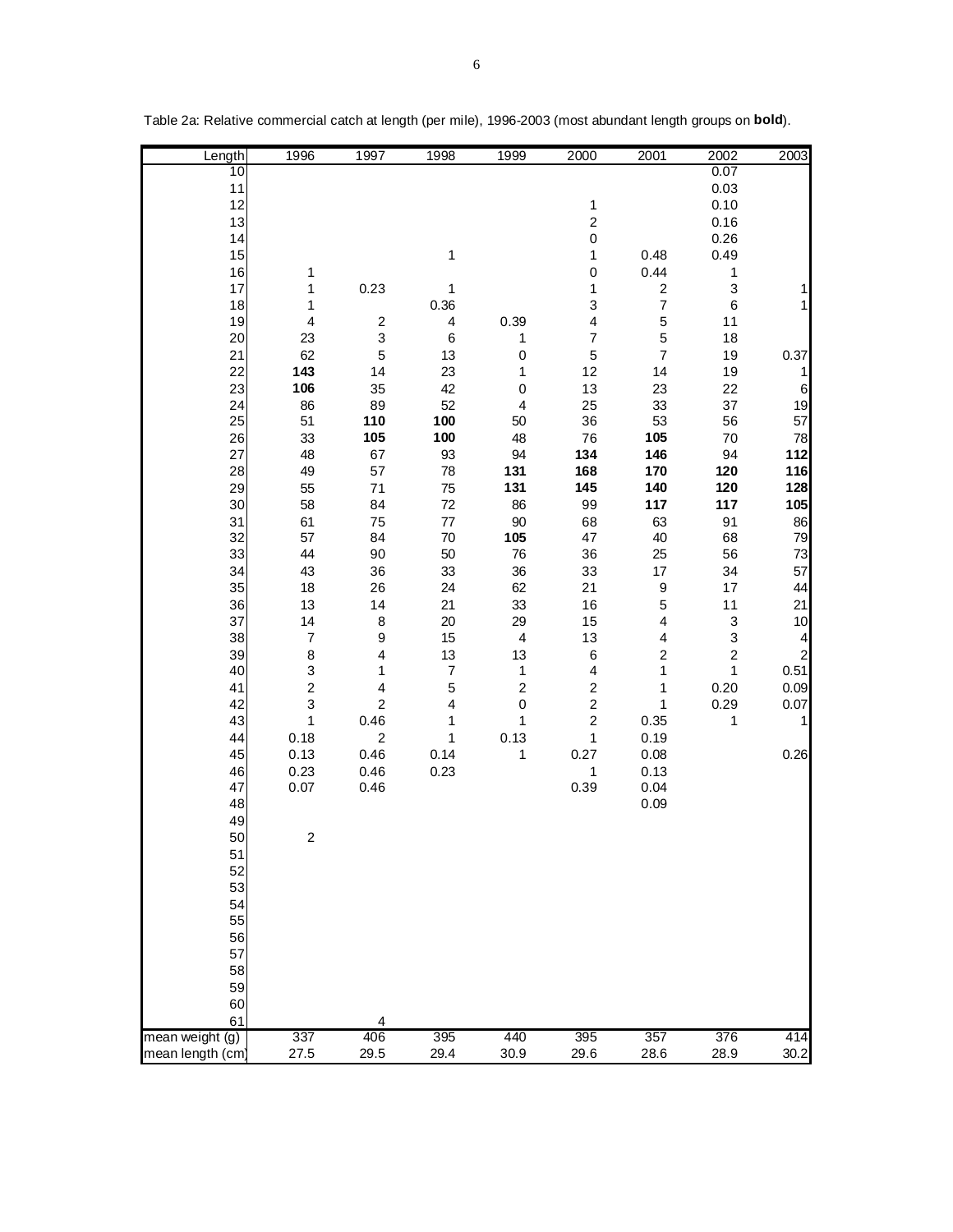| Length         | 1999           | 2000                    | 2001                    | 2002           | 2003  |
|----------------|----------------|-------------------------|-------------------------|----------------|-------|
| 5              |                | 3                       | 8                       | 9              | 54    |
| 6              | 14             | 5                       | 177                     | 56             | 240   |
| $\overline{7}$ | 111            | 58                      | 473                     | 355            | 587   |
| 8              | 531            | 121                     | 1318                    | 623            | 1103  |
| 9              | 784            | 55                      | 3739                    | 501            | 1398  |
| 10             | 816            | 191                     | 5795                    | 819            | 1419  |
| 11             | 377            | 588                     | 5563                    | 1498           | 891   |
| 12             | 302            | 997                     | 4429                    | 2784           | 1335  |
| 13             | 276            | 743                     | 1884                    | 4743           | 2675  |
| 14             | 93             | 179                     | 662                     | 3795           | 2485  |
| 15             | 87             | 84                      | 467                     | 1652           | 1840  |
| 16             | 83             | 48                      | 459                     | 742            | 1946  |
| 17             | 59             | 16                      | 383                     | 351            | 2446  |
| 18             | 40             | 10                      | 250                     | 238            | 1703  |
| 19             | 37             | 9                       | 92                      | 143            | 641   |
| 20             | 12             | 10                      | 41                      | 73             | 219   |
| 21             | 6              | 4                       | 25                      | 34             | 177   |
| 22             | $\overline{7}$ | $\overline{c}$          | 23                      | 18             | 87    |
| 23             | 5              | $\overline{\mathbf{c}}$ | 12                      | 12             | 48    |
| 24             | $\overline{c}$ | $\overline{2}$          | 9                       | 6              | 18    |
| 25             | 4              |                         | $\overline{\mathbf{4}}$ | 3              | 10    |
| 26             |                | $\overline{2}$          | 1                       | $\overline{2}$ | 1     |
| 27             | 3              |                         | 1                       | 0              | 1     |
| 28             |                |                         | $\overline{2}$          | $\mathbf{1}$   | 1     |
| 29             |                |                         | $\mathsf{O}\xspace$     | 0              | 0     |
| 30             |                |                         | 0                       | 0              |       |
| 31             |                |                         | 0                       | 0              |       |
| 32             |                |                         | 0                       | 1              |       |
| 33             |                |                         |                         |                |       |
| 34             |                |                         |                         |                |       |
| mean weight    | 0.026          | 0.034                   | 0.029                   | 0.042          | 0.047 |
| mean length    | 11.2           | 12.5                    | 11.5                    | 13.4           | 14.2  |

Table 2b: By-catch in numbers ('000s) at length, 1999-2003 (most abundan length groups on **bold**).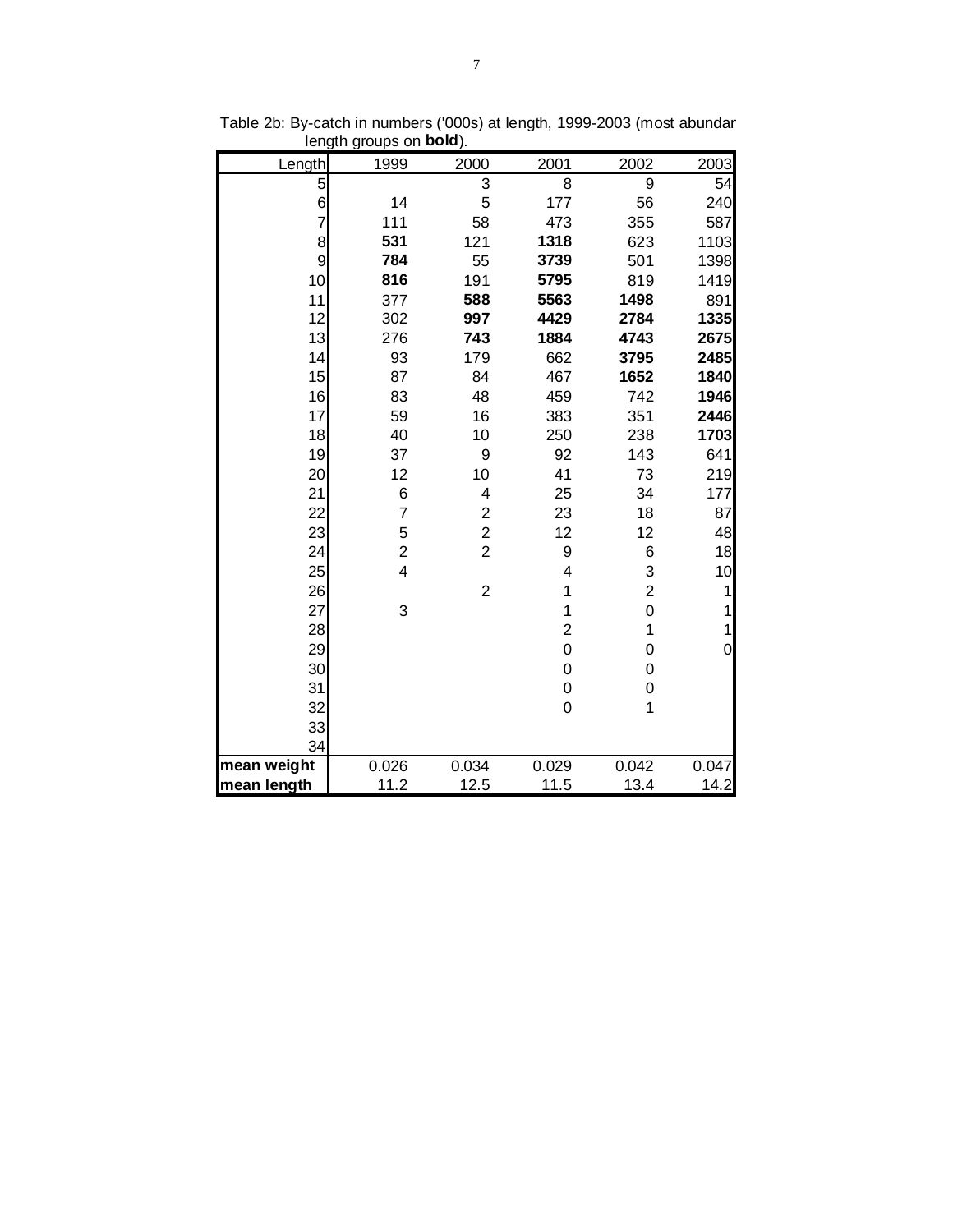

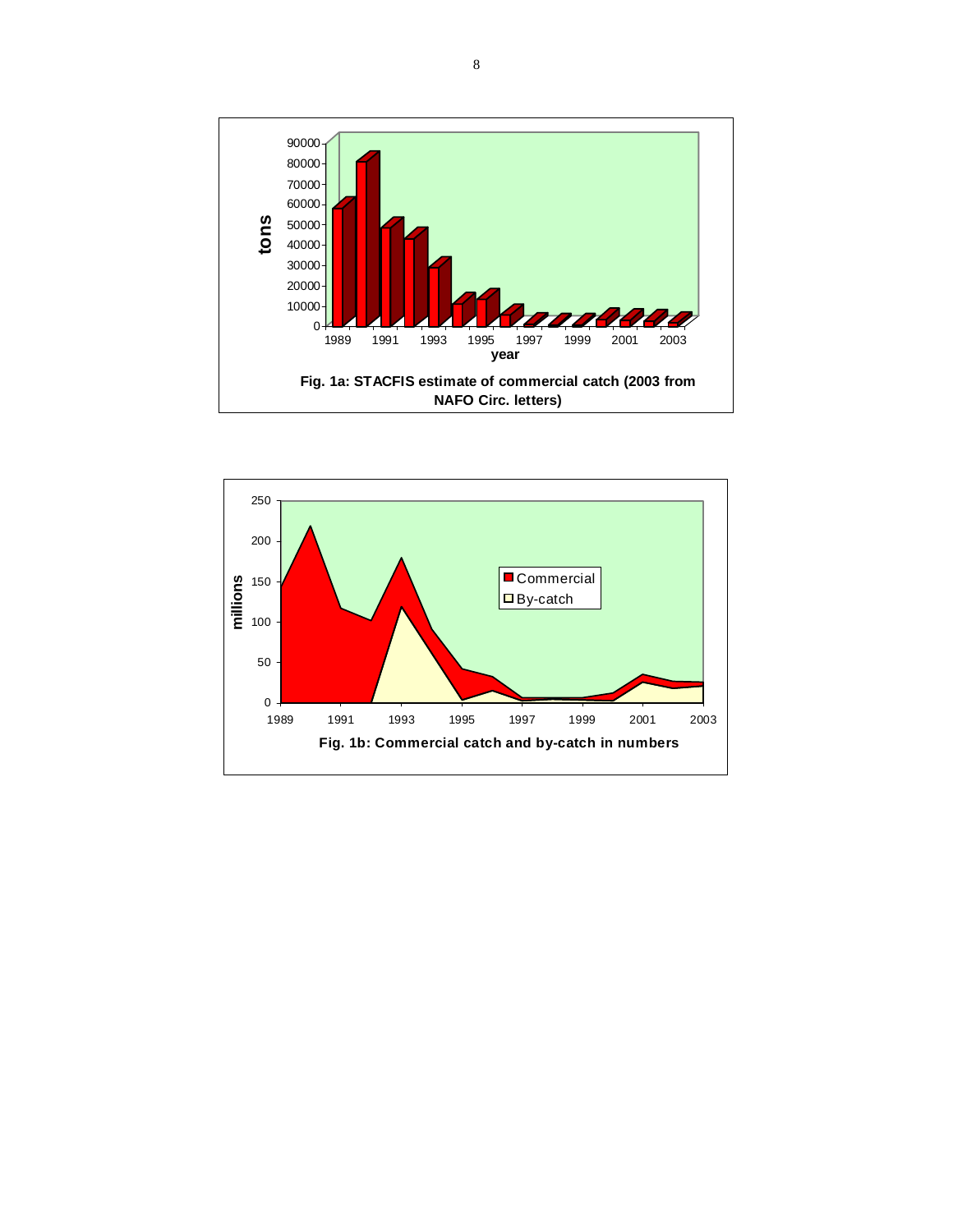

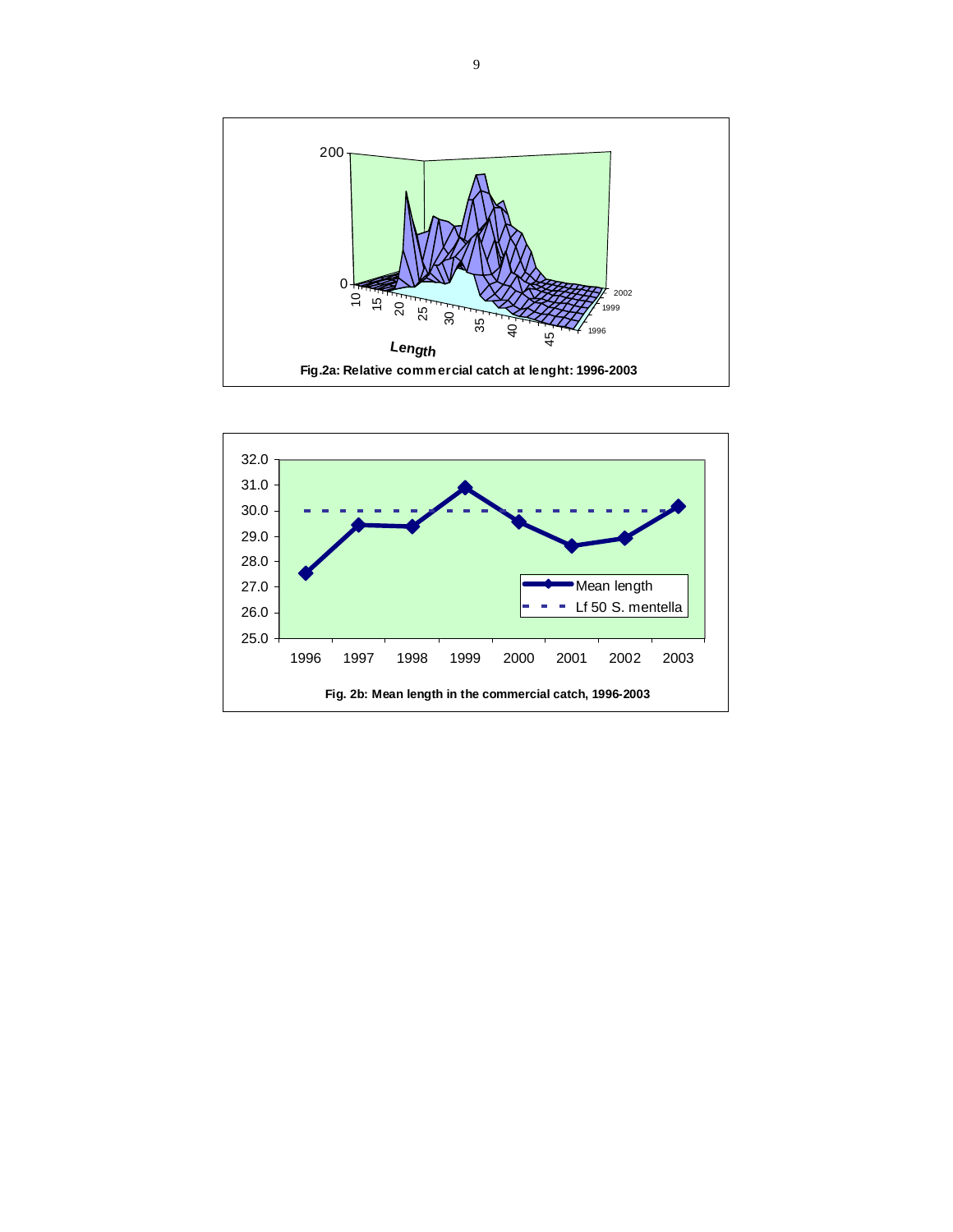